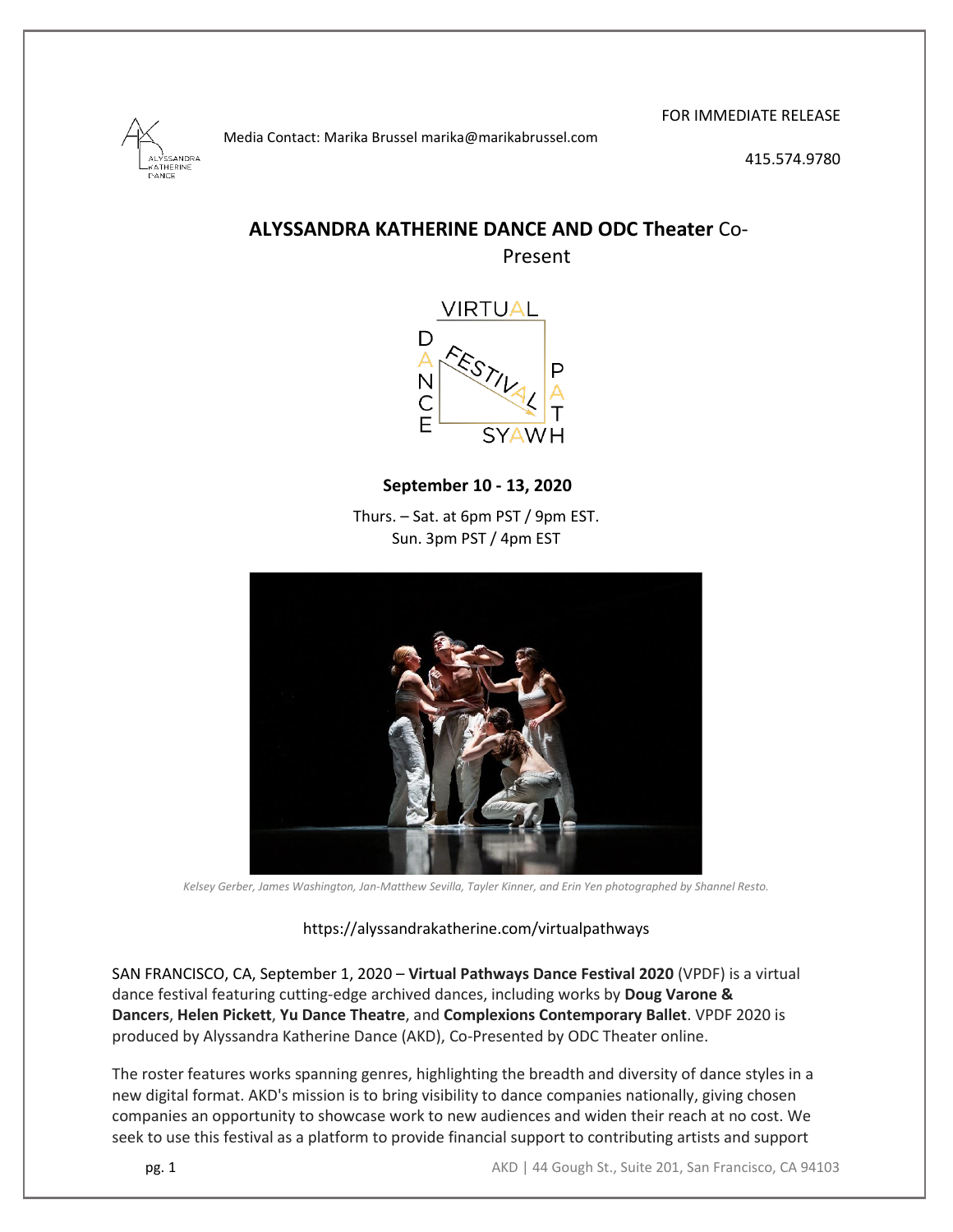innovative works through ticket sales. There will be 4 evenings, each with a theme: Identity, Healing, Home/Sanctuary, and Time/Scope.

Virtual Pathways Dance Festival is produced by 3 formidable female choreographers Marika Brussel, Carly Lave, and Alyssandra Wu. Brussel is a ballet choreographer who reshapes contemporary narratives, bringing ballet into the 21st Century. Lave is a contemporary choreographer whose work seeks to question the self through visceral immersive performance. Wu is a freelance choreographer whose work explores issues dealing with East Asian identity and mental illness.

# FACT SHEET

### **WHAT:**

**Alyssandra Katherine Dance and ODC Theater** co-presents *VIRTUAL PATHWAYS DANCE FESTIVAL*.

**THURSDAY, SEPTEMBER 10TH 6PM PST / 9PM EST (HOME / SANCTUARY)** Helen Pickett Dancing Wheels Company Marika Brussel Skyla Schreter Yu.S.Artistry

## **FRIDAY, SEPTEMBER 11TH 6PM PST / 9PM EST (IDENTITY)**

Yu Dance Theatre Andrew Harper Bellwether Dance Project Black Iris Project Carly Lave

### **SATURDAY, SEPTEMBER 12TH 6PM PST / 9PM EST**

**(TIME / SCOPE)**

Complexions Contemporary Ballet Jenise Akilah Anthony Ka·nei·see | Collective Madeline Jazz Harvey Clare Schweitzer

## **SUNDAY SEPTEMBER 13TH 3PM PST / 6PM EST (HEALING)** Doug Varone & Dancers